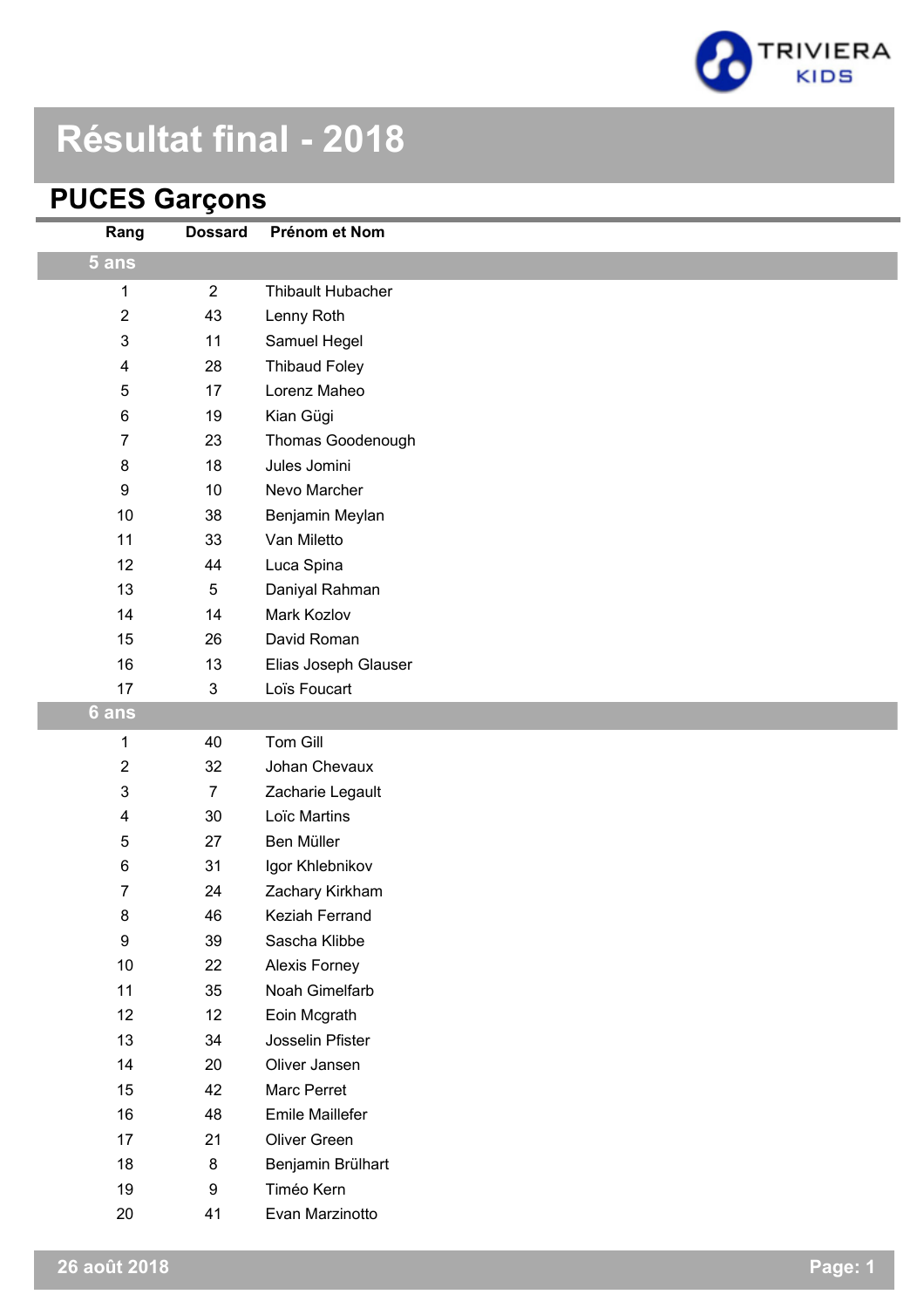## **PUCES Garçons**

| Rang | <b>Dossard</b> | Prénom et Nom    |
|------|----------------|------------------|
| 21   | 15             | Antoine Bernhart |
| 22   | 6              | Célian Stern     |
| 23   | 29             | Kylian Barras    |
| 24   | 16             | Léo Panchaud     |
| 25   | 45             | Michael Saameli  |
| 26   | 25             | Maël Callinswood |
| 27   | 47             | Rafael Lagger    |
| 28   |                | Alexey Voirol    |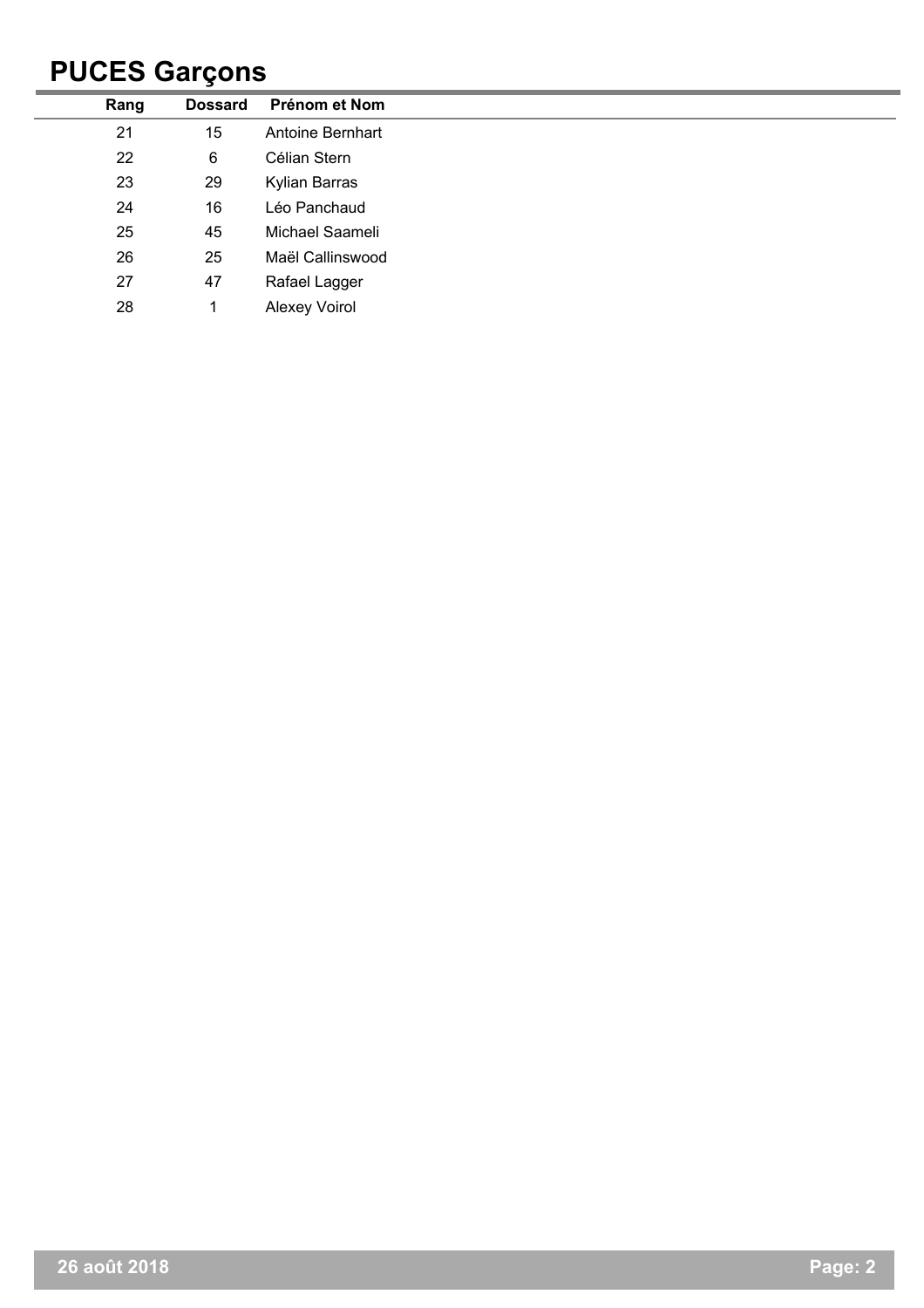#### **PUCES Filles**

| Rang           | <b>Dossard</b> | Prénom et Nom         |
|----------------|----------------|-----------------------|
| 5 ans          |                |                       |
| 1              | 68             | Calixte Bonnepart     |
| $\overline{2}$ | 57             | Nawel Manciana        |
| $\mathfrak{3}$ | 64             | Taylor Jacquier       |
| $\overline{4}$ | 65             | Clarisse Hervin       |
| 6 ans          |                |                       |
| 1              | 52             | Emma Crespo           |
| $\sqrt{2}$     | 55             | Axelle Kratzer        |
| $\mathfrak{3}$ | 60             | Viktoria Sofie Barner |
| 4              | 53             | Vassilissa Lenoir     |
| 5              | 58             | Olivia Utz            |
| $6\phantom{1}$ | 62             | Emilie Gambazza       |
| $\overline{7}$ | 66             | Lea Matter            |
| $\bf 8$        | 51             | Mellie Yerly          |
| 9              | 59             | Noélie Gusse          |
| 10             | 54             | Mathilde Rocher       |
| 11             | 56             | Mélissa Panchaud      |
| 12             | 69             | Louise Borloz         |
| 13             | 67             | Soraiya Hussain       |
| 14             | 63             | Alice Massot          |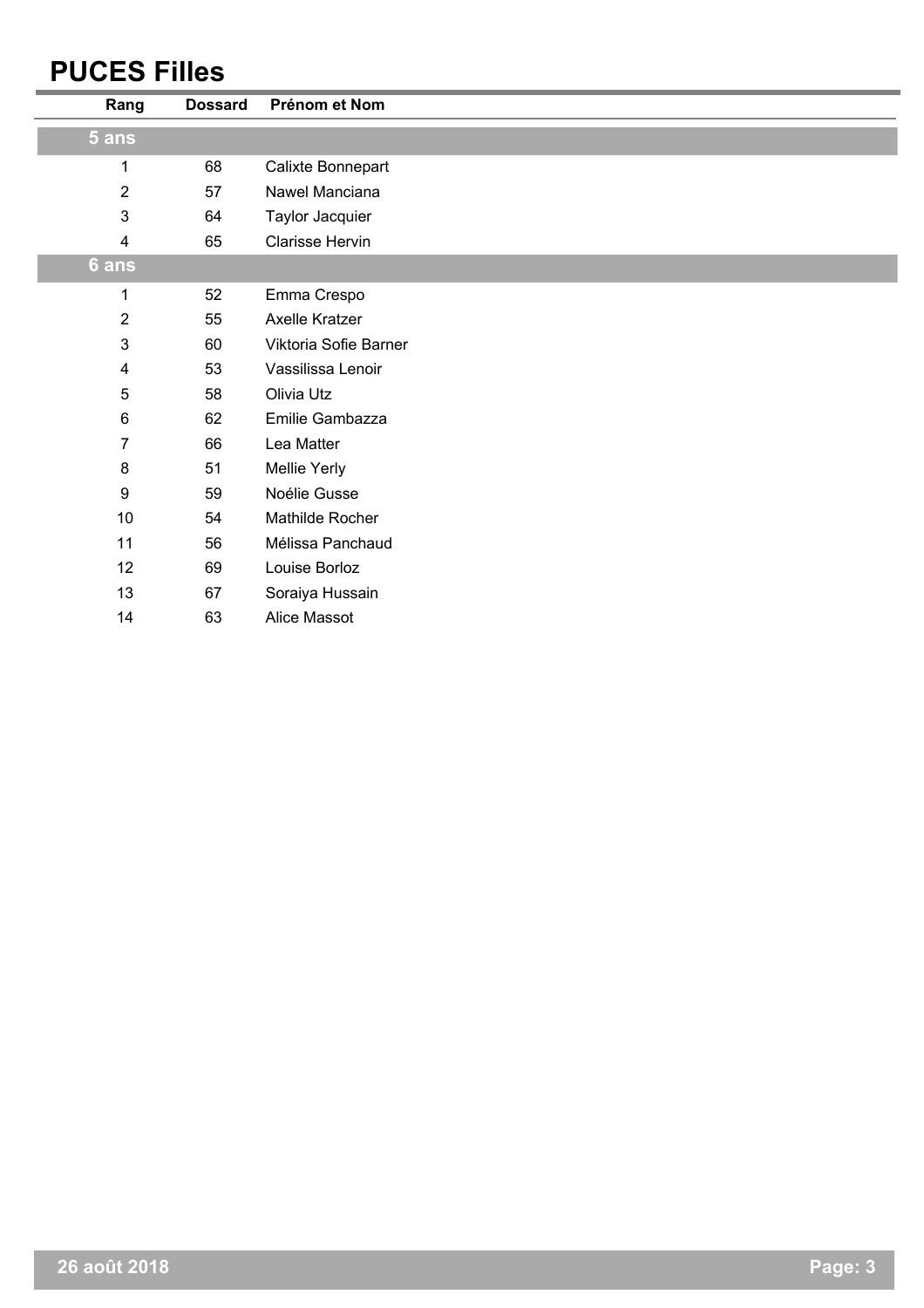## **MOUSTIQUES Garçons**

| Rang                    | <b>Dossard</b> | Prénom et Nom            |  |
|-------------------------|----------------|--------------------------|--|
| 7 ans                   |                |                          |  |
| 1                       | 129            | Elouan Bonnepart         |  |
| $\overline{2}$          | 106            | Shaï Schwab              |  |
| $\mathfrak{S}$          | 123            | Keoni Razakarivony       |  |
| $\overline{\mathbf{4}}$ | 108            | Noah Panchaud            |  |
| $\sqrt{5}$              | 124            | Lucien Sierro            |  |
| 6                       | 126            | Alexis Hervin            |  |
| $\overline{7}$          | 114            | Parker Denzler           |  |
| 8                       | 105            | Zachary Schneider        |  |
| 9                       | 128            | Tim Jaton                |  |
| 10                      | 116            | Abel Samouiller          |  |
| 11                      | 121            | Maxime Vallotton         |  |
| 12                      | 103            | Emile Hegel              |  |
| 13                      | 118            | <b>Baptiste Olsommer</b> |  |
| 14                      | 127            | <b>Clement Adatte</b>    |  |
| 15                      | 101            | Paul Tieche              |  |
| 16                      | 109            | Axel Bot                 |  |
| 17                      | 117            | <b>Elliot Skeels</b>     |  |
| 18                      | 111            | Cyprien Guillaume        |  |
| 19                      | 112            | Repetskiy Michel         |  |
| 20                      | 115            | Téo Schenk               |  |
| 21                      | 107            | <b>Timeo Foisy</b>       |  |
| 22                      | 125            | David Ramboux            |  |
| 23                      | 119            | Finn Benson              |  |
| 24                      | 102            | Jo Cirrincione           |  |
| 25                      | 104            | <b>Bastian Bersot</b>    |  |
| 26                      | 122            | Alexander Strub          |  |
|                         |                |                          |  |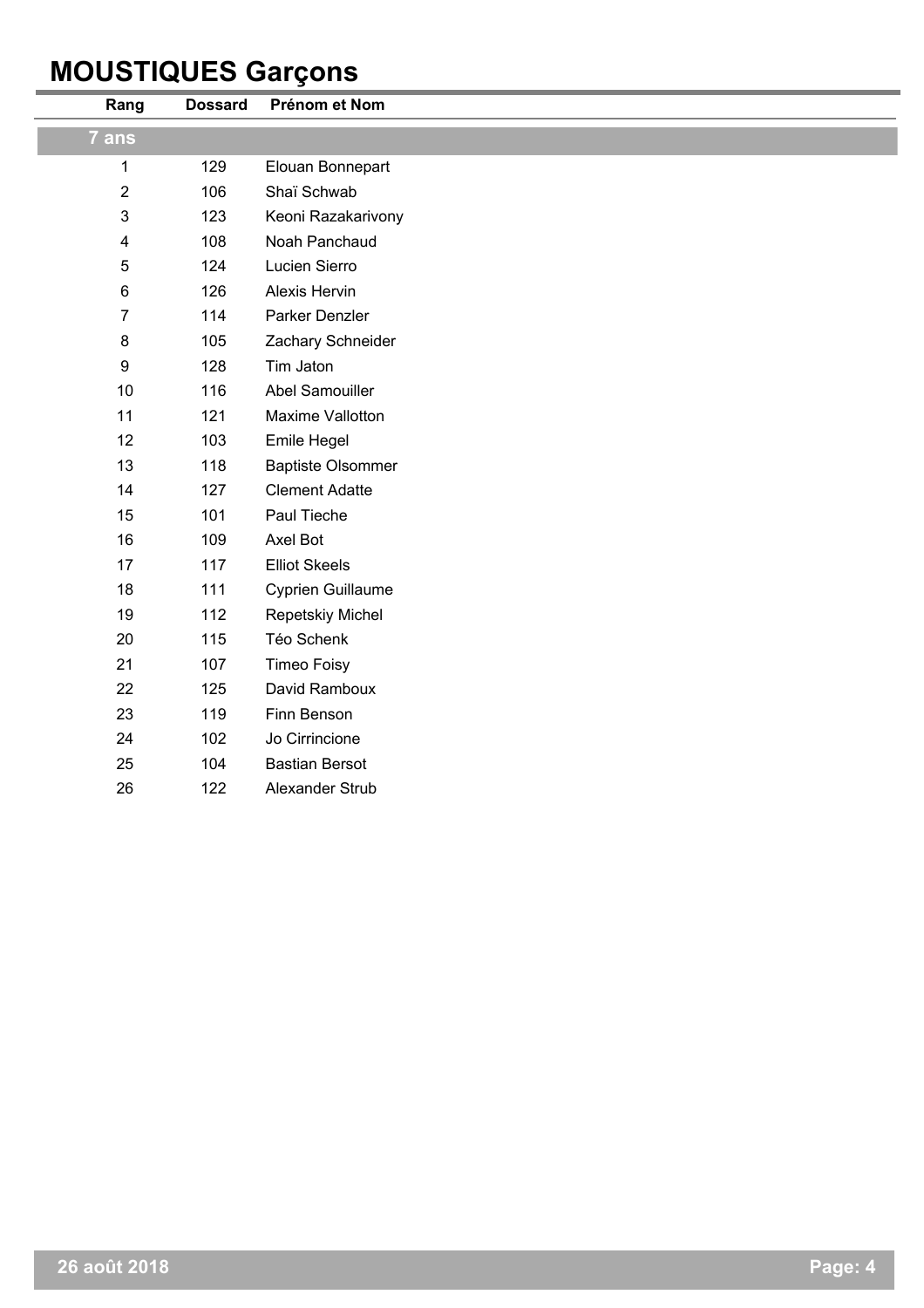#### **MOUSTIQUES Filles**

L.

| Rang                    | <b>Dossard</b> | Prénom et Nom           |
|-------------------------|----------------|-------------------------|
| 7 ans                   |                |                         |
| 1                       | 155            | Emma Kamerzin           |
| $\overline{2}$          | 166            | Millie Coulson          |
| $\mathbf{3}$            | 151            | Alicia Berthet          |
| $\overline{\mathbf{4}}$ | 163            | Stella Ramu             |
| $\sqrt{5}$              | 162            | Kaelia Grieder          |
| $\,6\,$                 | 152            | Emma Ravaille           |
| 7                       | 159            | Alexine Jansen          |
| $\bf 8$                 | 164            | Solana Miedema          |
| 9                       | 156            | Alisa Kozlova           |
| 10                      | 157            | Elisa Ducommun          |
| 11                      | 160            | Azélie Salaun           |
| 12                      | 153            | Aurélie Gendroz         |
| 13                      | 161            | Elsa Delahaye           |
| 14                      | 158            | <b>Emily Skeels</b>     |
| 15                      | 165            | Alice Robert-nicoud     |
| 16                      | 167            | <b>Maeline Cretegny</b> |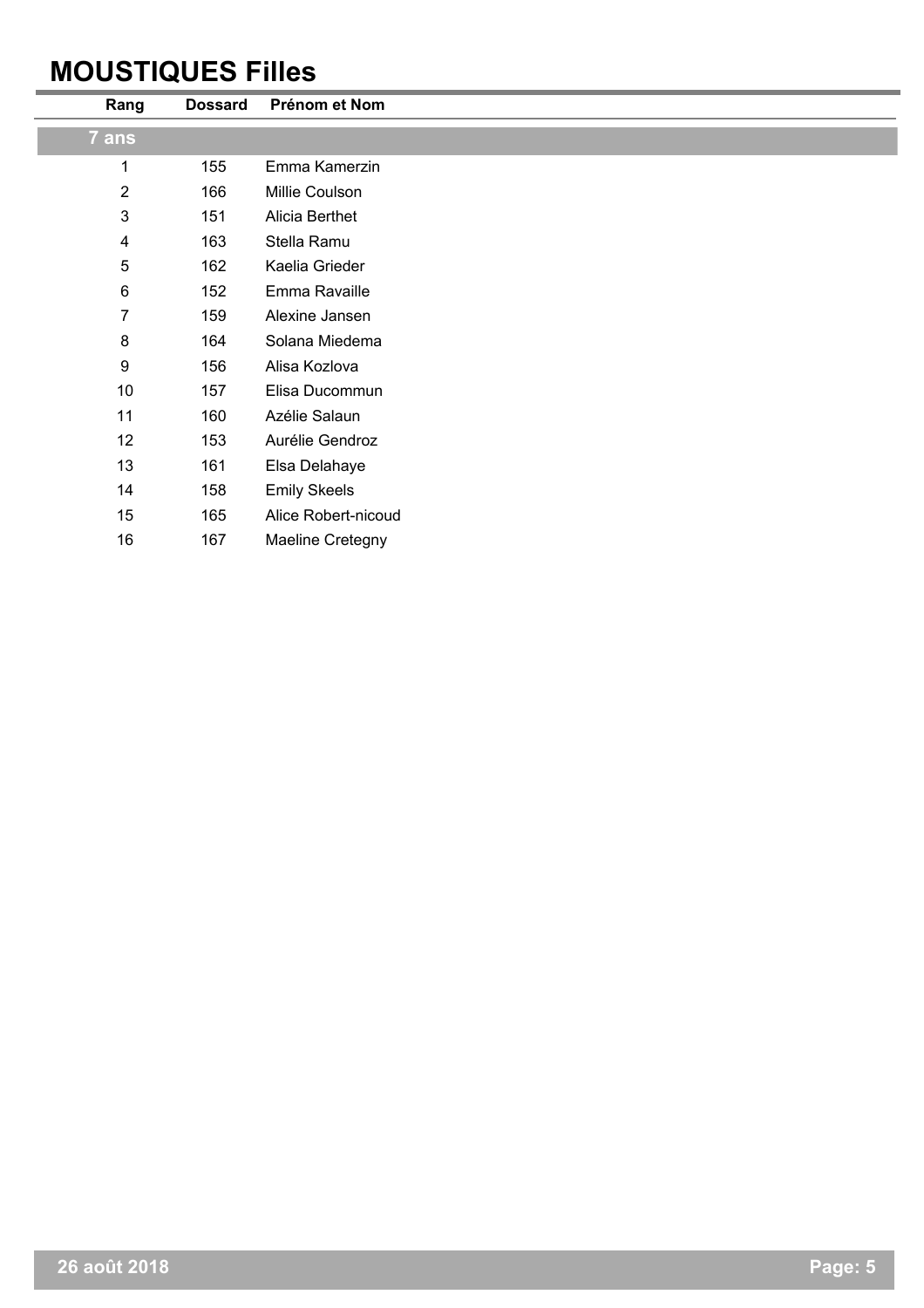## **FOURMIS Garçons**

| Rang                    | <b>Dossard</b> | Prénom et Nom          |
|-------------------------|----------------|------------------------|
| 8 ans                   |                |                        |
| 1                       | 224            | Gian Tenisch           |
| $\overline{2}$          | 208            | Kylian Sandoz          |
| 3                       | 231            | Espen Foley            |
| 4                       | 232            | Cyril Ramu             |
| 5                       | 205            | Mathys Legault         |
| $\,6$                   | 225            | Elias Murisier         |
| $\overline{7}$          | 229            | Jimmy Milasevic        |
| $\bf 8$                 | 227            | Maximilien Kirkham     |
| $\boldsymbol{9}$        | 211            | <b>Camille Charles</b> |
| 10                      | 202            | Nathan Vaux-riera      |
| 11                      | 501            | Noah Levitte           |
| 12                      | 203            | Maël Foucart           |
| 13                      | 247            | Nolan Roth             |
| 14                      | 226            | Léandre Leimgruber     |
| 15                      | 502            | <b>Benz Gehret</b>     |
| 16                      | 228            | Jeffrey Janssens       |
| 17                      | 222            | Daniel Goodenough      |
| 18                      | 239            | Luca Gimelfarb         |
| 19                      | 243            | Melwan Gamba           |
| 20                      | 214            | Jules Hawkey           |
| 21                      | 215            | Kilian Manciana        |
| 22                      | 503            | Sheikh Hussain         |
| 23                      | 213            | Sidney Sykes           |
| 24                      | 240            | Avi Hodari             |
| 9 ans                   |                |                        |
| 1                       | 233            | Hugo Ruiz              |
| $\overline{\mathbf{c}}$ | 246            | Sam Hill               |
| 3                       | 235            | William Barner         |
| 4                       | 212            | Joakim Rabunal         |
| 5                       | 217            | Hippolyte Samouiller   |
| $\,6$                   | 201            | Ilan Berthet           |
| 7                       | 206            | Loïc Fallot            |
| 8                       | 219            | Dany Schütz            |
| $\boldsymbol{9}$        | 223            | Corantin Lovis         |
| 10                      | 236            | Nikita Dmitrevski      |
| 11                      | 250            | Luca Hefti             |
| 12                      | 244            | Alec Klibbe            |
| 13                      | 216            | Hugo Ducommun          |
| 14                      | 230            | Leonardo Casciana      |
| 15                      | 234            | <b>Timon Rignall</b>   |
| 16                      | 209            | Thomaa Mcgrath         |
| 17                      | 220            | Patek Jansen           |
| 18                      | 207            | Alasdair Jones         |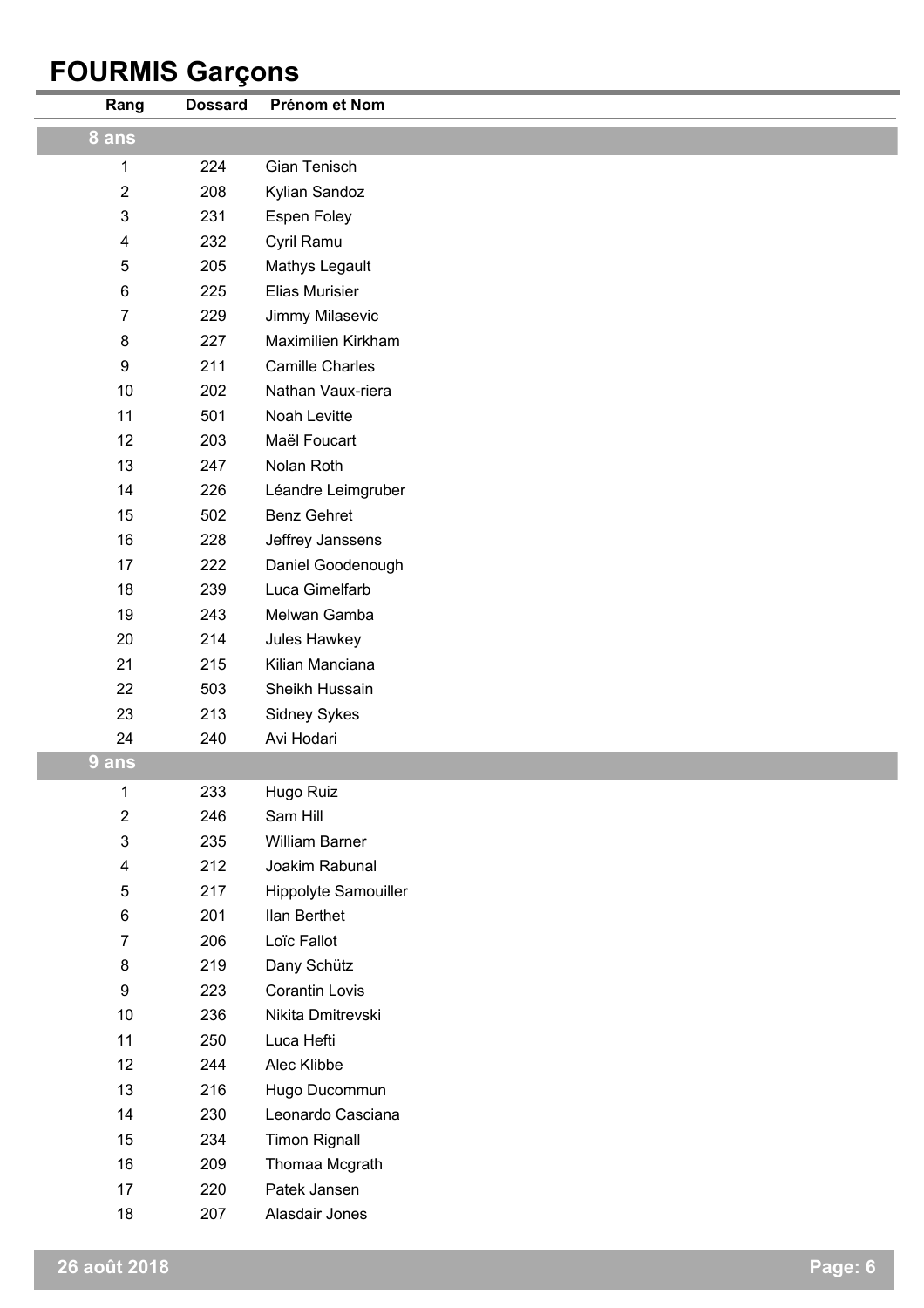## **FOURMIS Garçons**

| Rang | <b>Dossard</b> | Prénom et Nom           |
|------|----------------|-------------------------|
| 19   | 238            | Loric Pfister           |
| 20   | 221            | Evan Green              |
| 21   | 248            | Nicolas Boeschlin       |
| 22   | 242            | Niclas Von Maillot      |
| 23   | 249            | Loic Jaton              |
| 24   | 204            | <b>Valentin Gendroz</b> |
| 25   | 218            | Antoine Utz             |
| 26   | 237            | <b>Maximilian Strub</b> |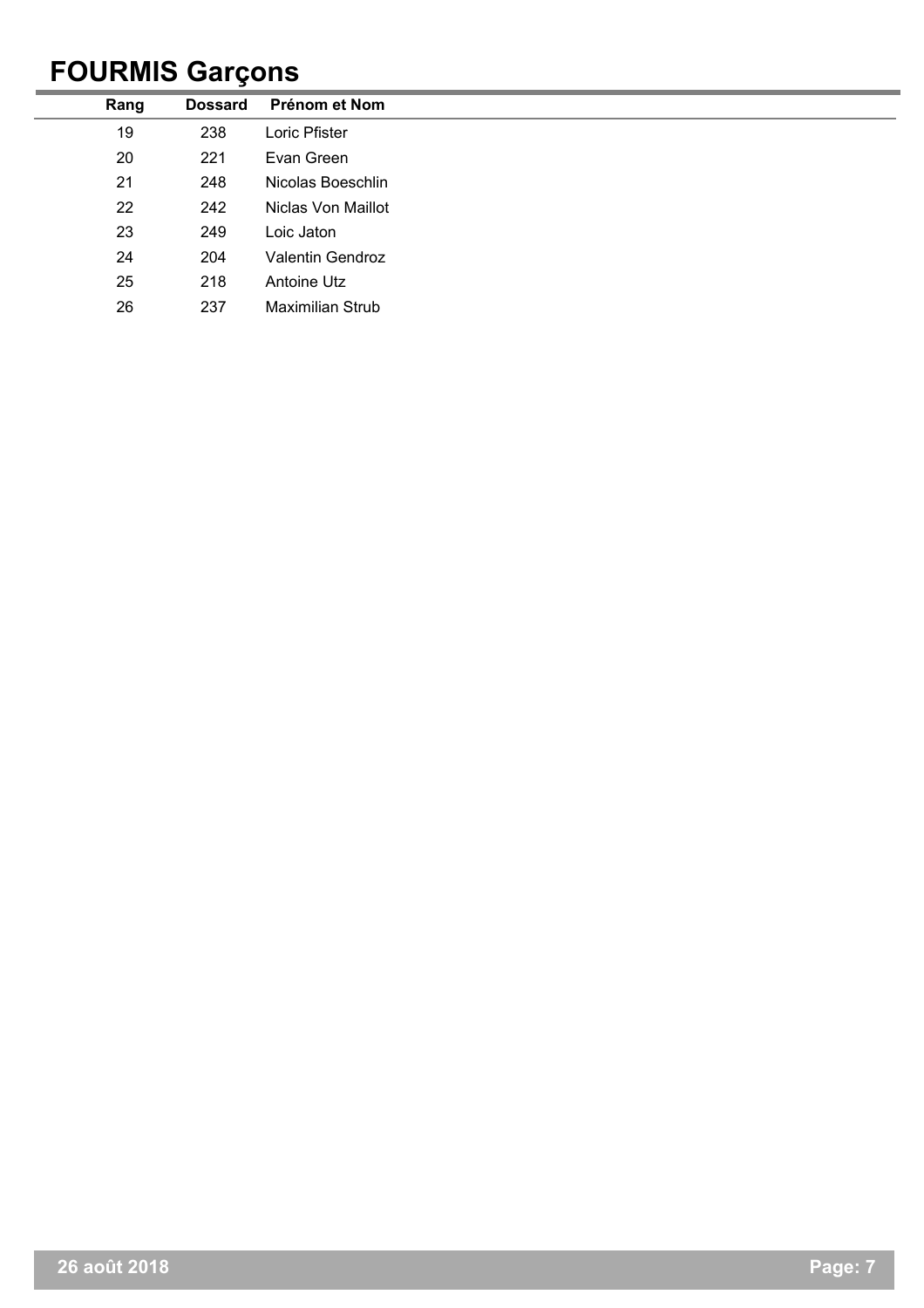#### **FOURMIS Filles**

| Rang             | <b>Dossard</b> | Prénom et Nom                     |
|------------------|----------------|-----------------------------------|
| 8 ans            |                |                                   |
| 1                | 274            | Leann Meneur                      |
| $\overline{2}$   | 263            | Keira Wild                        |
| 3                | 261            | Mathilde Bernhart                 |
| 4                | 271            | Carys Pritchard                   |
| 5                | 284            | Marine Constantini                |
| $\,6\,$          | 282            | Zoé Allen                         |
| 7                | 254            | Aleeza Rahman                     |
| 8                | 281            | Samantha Powell                   |
| $\boldsymbol{9}$ | 285            | Angelique Perret                  |
| 10               | 251            | <b>Tamara Emilie Bloch</b>        |
| 11               | 280            | Camille Hürlimann                 |
| 12               | 260            | Alice Boden                       |
| 13               | 266            | Vanessa Verreschi                 |
| 14               | 259            | Soanne Ferrand                    |
| 9 ans            |                |                                   |
| 1                | 269            | Mathilde Currat                   |
| $\sqrt{2}$       | 252            | Pauline Voirol                    |
| 3                | 265            | Allyssa Bruhlart                  |
| 4                | 270            | Jeanne Gremeaux                   |
| 5                | 262            | Elisa Maheo                       |
| $\,6$            | 275            | Sophia Mezzavilla Ruthsatz        |
| 7                | 255            | Charline Victoria Marrello Schwab |
| $\bf 8$          | 277            | Alisha Beglinger                  |
| $\boldsymbol{9}$ | 264            | Céline Lopezmalo                  |
| $10$             | 257            | Emma Yerly                        |
| 11               | 273            | Celia Grütter                     |
| 12               | 267            | Ines Roman                        |
| 13               | 287            | Chiara Tirelli                    |
| 14               | 278            | Camille Vallotton                 |
| 15               | 279            | Margaux Gambazza                  |
| 16               | 283            | Mathilde Duval                    |
| 17               | 258            | Anaïa Dumoulin                    |
| 18               | 253            | Zoé Maillard                      |
| 19               | 276            | Maggie Miedema                    |
| 20               | 286            | Alia Salaun                       |
| 21               | 256            | Megan Hankins                     |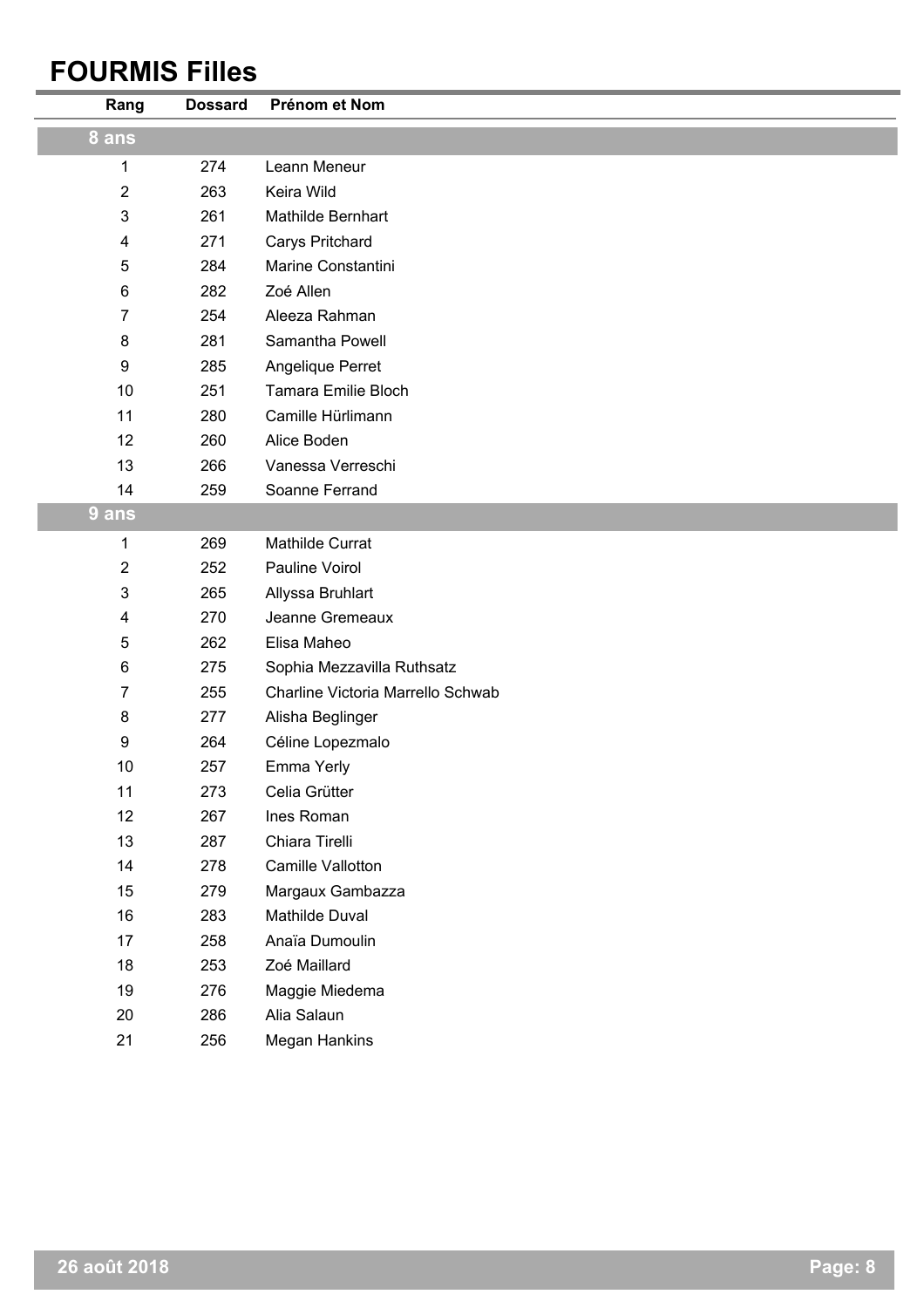## **GRILLONS Garçons**

| Rang        | <b>Dossard</b> | Prénom et Nom          |
|-------------|----------------|------------------------|
| $10$ ans    |                |                        |
| 1           | 321            | Théotime Popea         |
| 2           | 333            | Jamie Pennel           |
| 3           | 320            | Hugo Romanens          |
| 4           | 319            | Jesper Pritchard       |
| 5           | 325            | Alex Serreau           |
| 6           | 311            | Léni Salvignol         |
| 7           | 323            | Jason Aké              |
| 8           | 303            | <b>Basile Ravaille</b> |
| 9           | 331            | Julius Von Maillot     |
| 10          | 301            | <b>Maxime Voirol</b>   |
| 11          | 318            | Malik Milasevic        |
| 12          | 310            | Loris Gygax            |
| 13          | 328            | Romain Hürlimann       |
| 14          | 327            | Marc Gimelfarb         |
| 15          | 322            | Matis Fermaud-clerc    |
| 16          | 316            | <b>Ethan Burnier</b>   |
| 17          | 329            | Simon Ramboux          |
| 11 ans      |                |                        |
| 1           | 307            | Emrys Oberholzer       |
| $\mathbf 2$ | 306            | Augusto Botelho Riki   |
| 3           | 305            | <b>Florian Bersot</b>  |
| 4           | 309            | Matteo Oppliger        |
| 5           | 324            | Anton Dmitrevski       |
| 6           | 315            | Alexis Salaun          |
| 7           | 330            | Maximilian Von Maillot |
| 8           | 326            | Theo Clausen           |
| 9           | 313            | Etienne Meyer          |
| 10          | 304            | Cameron Jones          |
| 11          | 308            | Cédric Borda           |
| 12          | 314            | William Botterill      |
| 13          | 312            | Kyriel Fynn            |
| 14          | 317            | Luca Janssens          |
| 15          | 332            | Harrison Gill          |
|             |                |                        |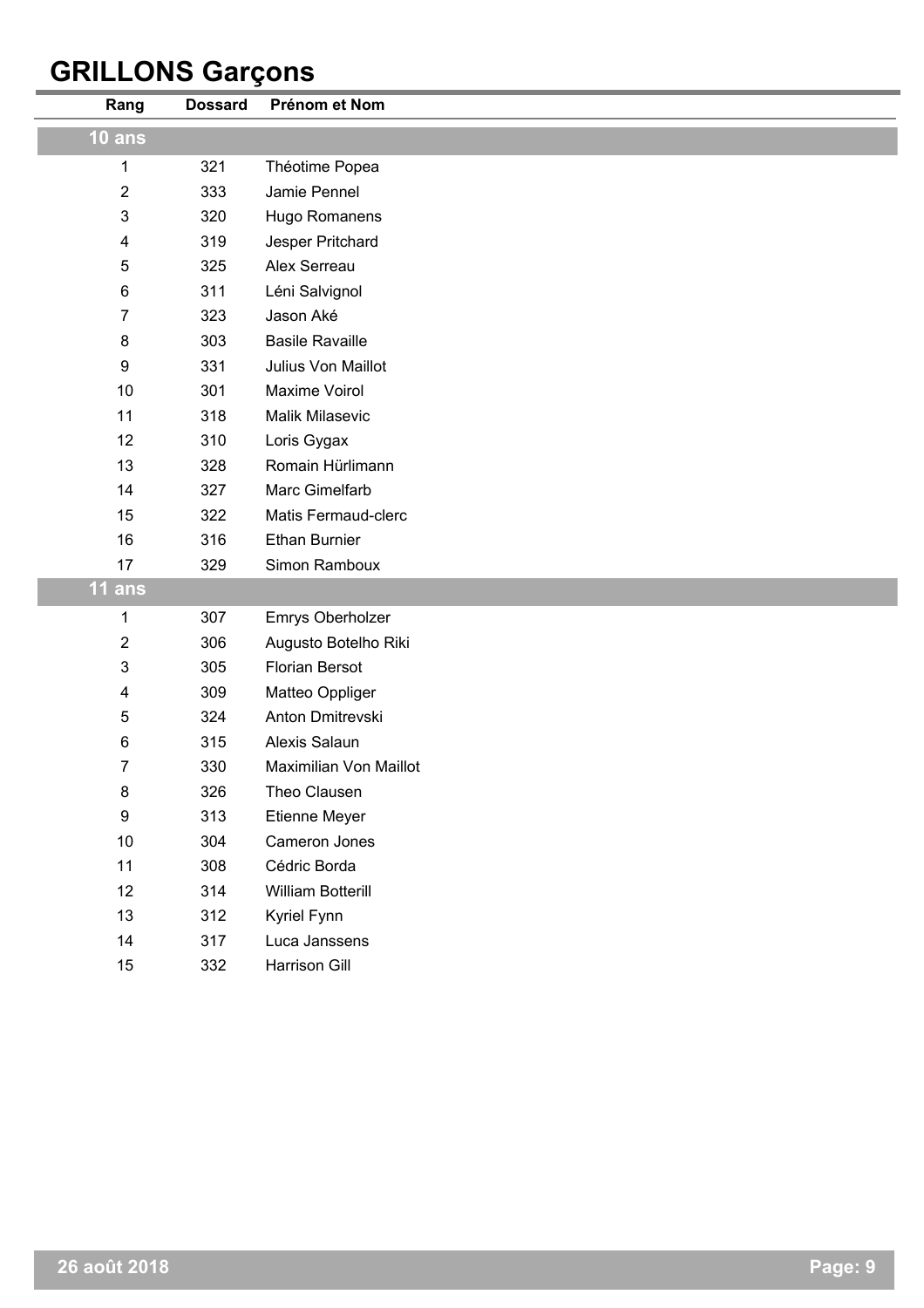### **GRILLONS Filles**

| Rang                      | <b>Dossard</b> | Prénom et Nom         |
|---------------------------|----------------|-----------------------|
| <b>10 ans</b>             |                |                       |
| 1                         | 374            | Soannah Razakarivony  |
| $\overline{2}$            | 355            | <b>Marine Nicolas</b> |
| $\ensuremath{\mathsf{3}}$ | 364            | Svea Lain             |
| $\overline{\mathbf{4}}$   | 380            | Anna Bucheler         |
| 5                         | 358            | Alizee Gügi           |
| $\,6$                     | 353            | Sydney Sandoz         |
| $\overline{7}$            | 363            | Zoé Devaud            |
| $\bf 8$                   | 370            | <b>Isaline Wist</b>   |
| $\boldsymbol{9}$          | 365            | Chloé Mercier         |
| 10                        | 376            | Nila Robert-nicoud    |
| 11                        | 359            | Eleanor Botterill     |
| 12                        | 378            | Yasmina Cretegny      |
| 13                        | 377            | Louise Constantin     |
| 11 ans                    |                |                       |
| 1                         | 352            | Aliyah Abetel         |
| 2                         | 369            | <b>Marie Romanens</b> |
| $\mathbf 3$               | 357            | Citlalli Lopezmalo    |
| 4                         | 368            | Elia Ruiz             |
| 5                         | 367            | Mila Blanchard        |
| 6                         | 372            | Maeva Descoeudres     |
| $\overline{7}$            | 366            | Alice Gremeaux        |
| 8                         | 356            | Priscilla Wild        |
| $\boldsymbol{9}$          | 379            | Justine Hefti         |
| 10                        | 360            | Kiera Mcarthur        |
| 11                        | 373            | Jael Beglinger        |
| 12                        | 375            | Zoéline Pfister       |
| 13                        | 351            | Nathalie Renee Bloch  |
| 14                        | 354            | Sarah Mc Grath        |
| 15                        | 362            | Livia Casciana        |
| 16                        | 371            | Ruby Lain             |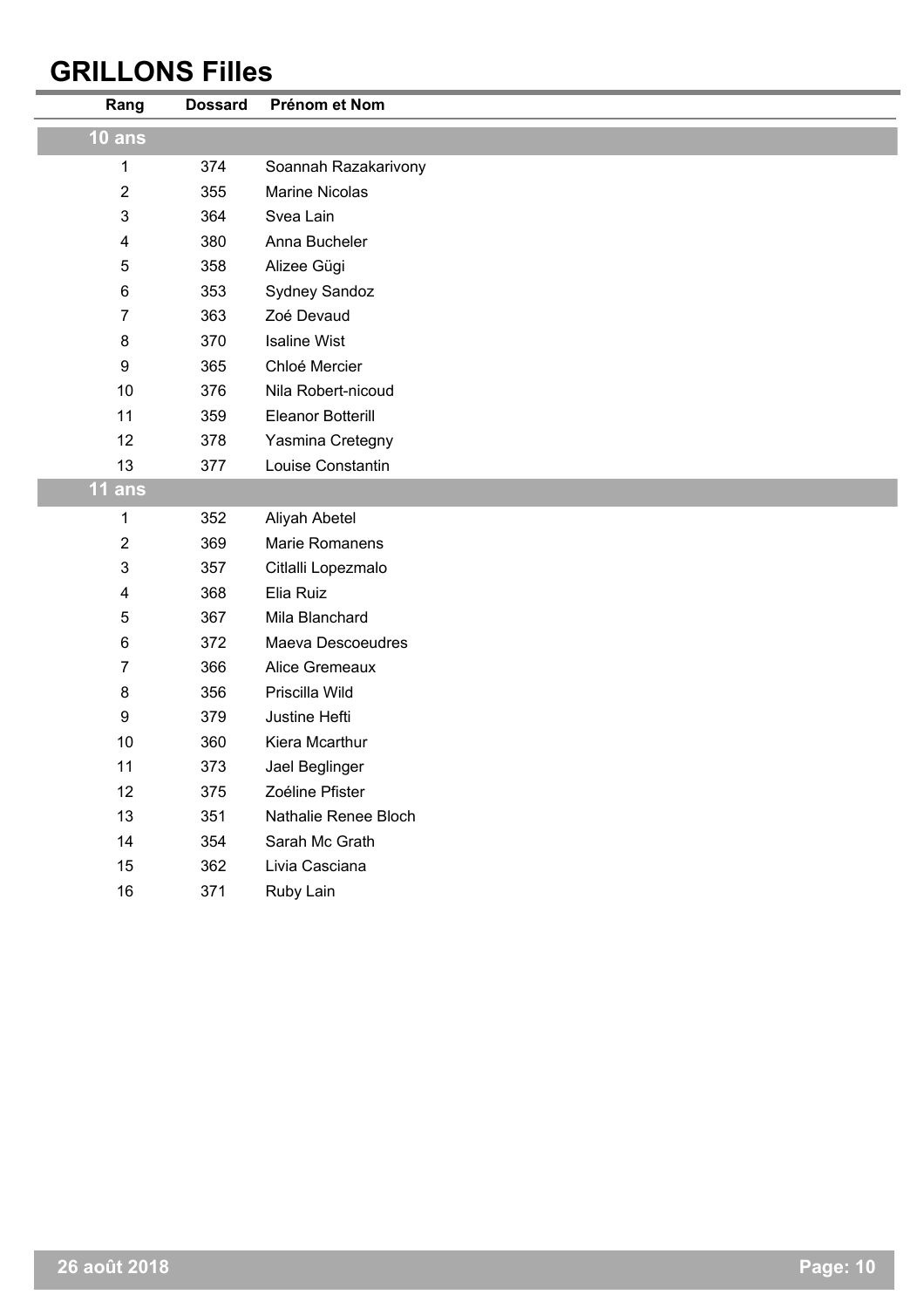# **SAUTERELLES Garçons**

| Rang                    | <b>Dossard</b> | Prénom et Nom                  |
|-------------------------|----------------|--------------------------------|
| $12$ ans                |                |                                |
| 1                       | 404            | Elias Leimer                   |
| 2                       | 402            | <b>Tim Girardet</b>            |
| 3                       | 423            | <b>Scott Hill</b>              |
| $\overline{\mathbf{4}}$ | 403            | Oscar Gauthier Marrello Schwab |
| 5                       | 418            | Mathéo Moschetti-grelin        |
| 6                       | 405            | Néhémie Dumoulin               |
| 7                       | 421            | Julien Tirelli                 |
| 8                       | 412            | Arnaud Leimgruber              |
| 9                       | 420            | Sam Callinswood                |
| 10                      | 415            | <b>Martin Gremeaux</b>         |
| 11                      | 406            | <b>Tristan Meyer</b>           |
| 12                      | 411            | Max Barani                     |
| 13                      | 407            | <b>Martin Laevens</b>          |
| 14                      | 422            | Roman Rusterholz               |
| $13$ ans                |                |                                |
| 1                       | 410            | Solan Oberholzer               |
| $\overline{2}$          | 414            | Chuard Romain                  |
| 3                       | 416            | Gaétan Pury                    |
| 4                       | 409            | Romain Savoyen                 |
| 5                       | 417            | <b>Corentin Wist</b>           |
| 6                       | 424            | Rafael Toledano                |
| $\overline{7}$          | 419            | <b>Maximilian Arbre</b>        |
| 8                       | 401            | Luca Girardet                  |
| 9                       | 413            | <b>Aidan Hankins</b>           |